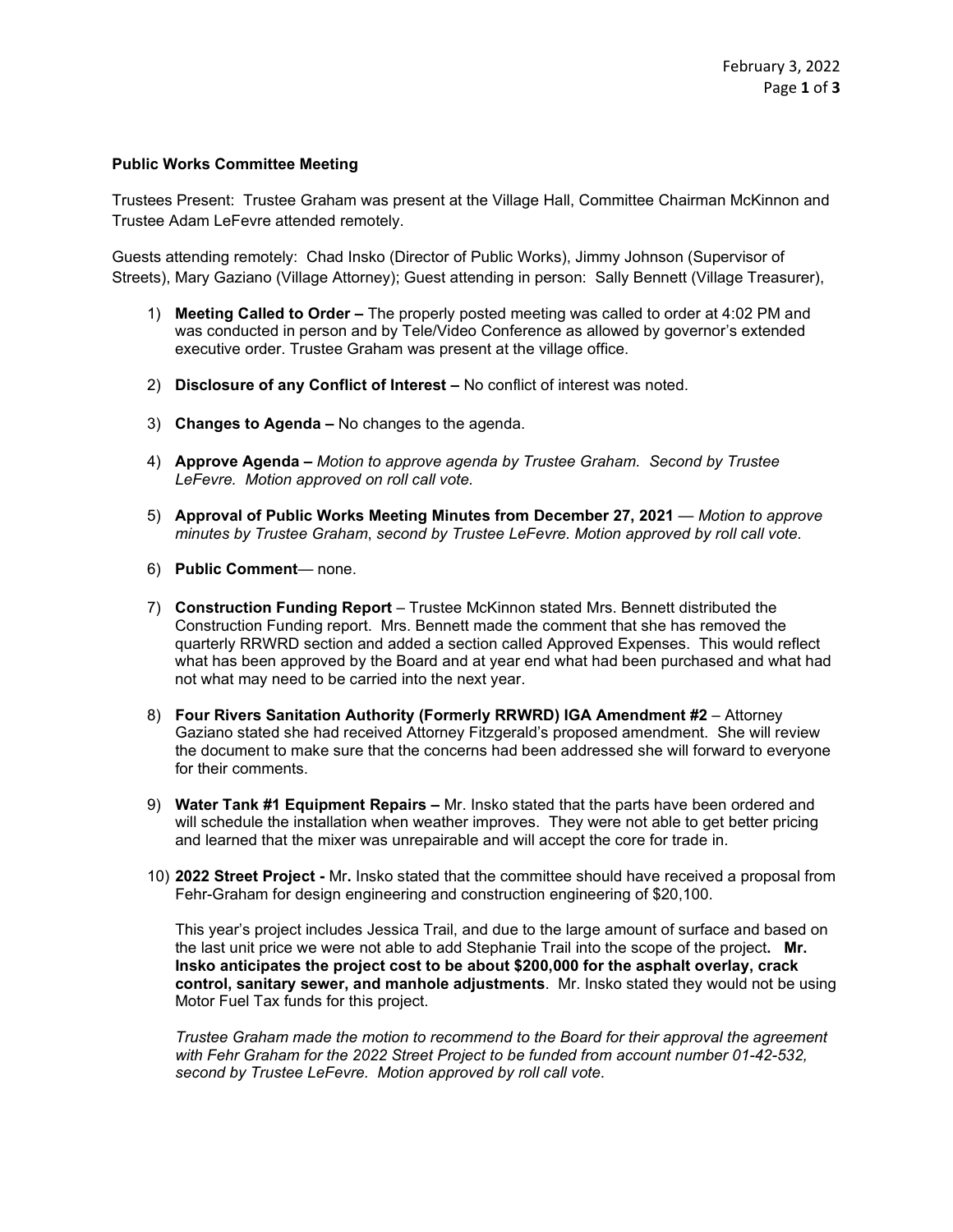- 11) **Capital Equipment Spending – Truck Purchase –** Mr. Insko informed the committee the build is complete and anticipated delivery date around February  $8<sup>th</sup>$ . It will then need to be outfitted which has been scheduled. Trustee McKinnon asked for an update on the dump trucks. Mr. Insko stated that fleet dump trucks (on the lot) costs are \$5,000-\$10,000 over MSRP. The time frame is 18-24 months to order on a Ford chassis. Staff is evaluating option of ordering a new unit.
- 12) **DCEO Grant** Mr. Insko stated awards for the most recent grants submitted are to be released mid-February. Mr. Insko has attended seminars and webinars remotely with Region 1 Planning and they are doing a good job in keeping him updated on the current projects.
- 13) **Highlands Development – Open Items** Trustee McKinnon will follow up with contacting President Eubank to set a date for the next meeting.

Mrs. Bennett raised the question regarding the MFT funds in the budget since they were not being used for the 2022 Street Project proposal. Mr. Insko responded that he would like to keep the funds in the budget should the volatile cost of oil and inflation increase the project cost. The standard practice is to do a larger project every 3 years using the MFT funds as was done on Elida Street last year. This year and next will be both General Fund projects with the third year using MFT Funds.

- 14) **Four Rivers Sanitation District (Formerly RRWRD) Projects/Activity –** No discussion.
- 15) **Water System Upgrade – water meters** Mr. Insko stated the supply chain has improved and the project is moving along with 240 meters installed and 20 are scheduled. In 2021 the target was 400 but was able to install larger meters at the school and some business which did impact the budget in a different time frame than was anticipated. Mr. Insko shared a few positive reports of the usefulness of the new meters and the technology.
- 16) **Street Roller Lease Agreement –** This is now complete.
- 17) **Eagle Scout Bench**  Trustee McKinnon stated that a photo opportunity with Mr. Snyder would be beneficial for his project.
- 18) **Salt Purchase –** The current supply is good since demand has been minimal this year.
- 19) **Hail Damage/Repair -** Mr. Insko has had discussion with contractor and is working on the project.
- 20) **Street Maintenance/crack filling –** No discussion
- 21) **WINGIS –** No discussion
- 22) **Retention Pond Issues -** N**o** discussion
- 23) **Budget issues –** No discussion
- 24) **Employee Input –** Mr. Insko took a moment to recognize Zoning Chairman Van Sickle for his contribution to the community.
- 25) **New Business –** No discussion
- 26) **Prioritized List of Village Attorney projects** No discussion